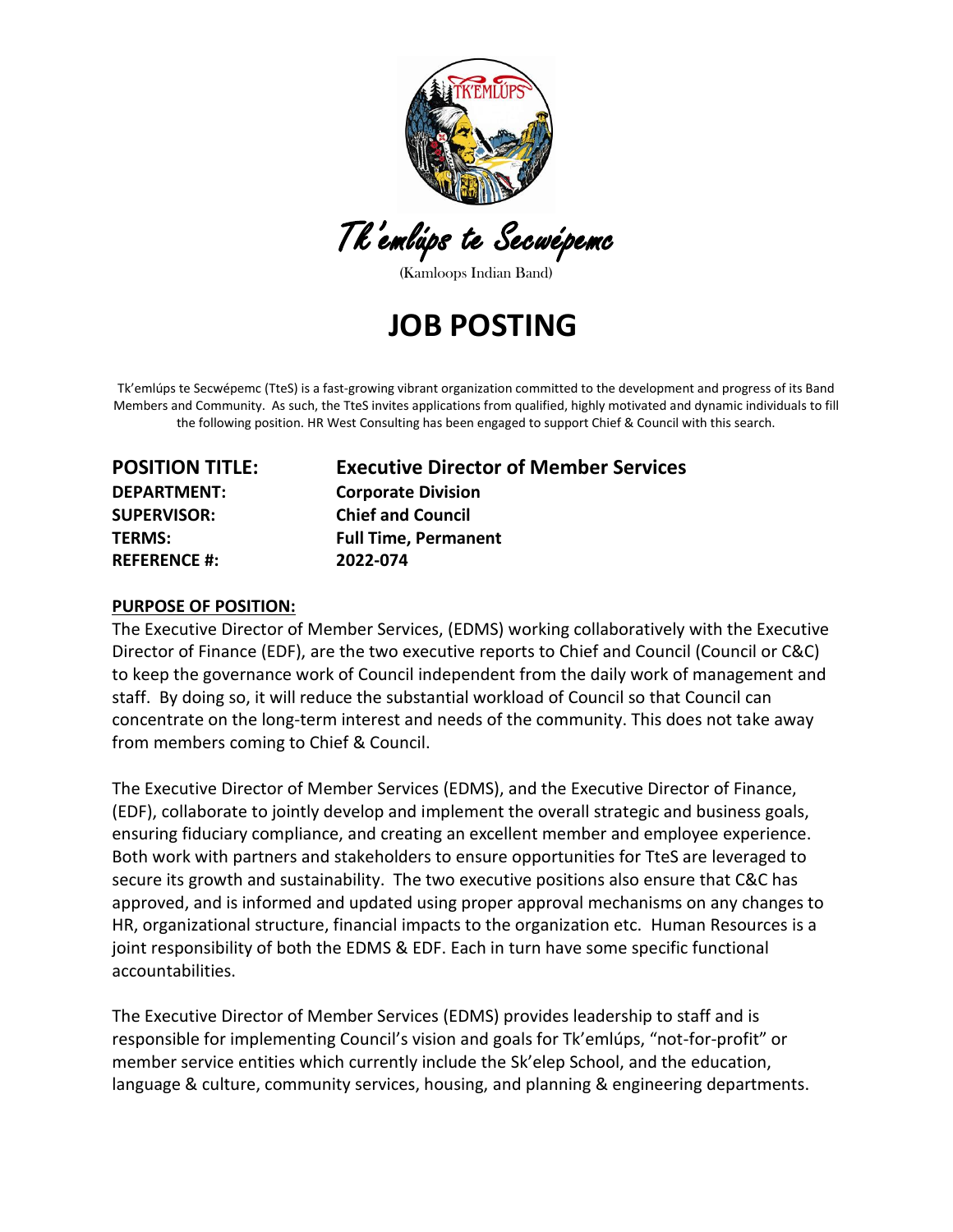The Executive Director of Member Services (EDMS) balances the work by maintaining a high level of service and support to TteS Membership, C&C, and TteS employees.

# **DUTIES AND RESPONSIBILITIES:**

The key management functions that the EDMS shares with the EDF include:

- Supporting C&C
- Recommending laws, by-laws, policies and procedures and standards to C&C.
- Building and maintaining the TteS Administration
- Making recommendations regarding lobbying and negotiations.
- Ensures Authorization and Delegation Authorities are followed as per policy.
- Reports and collaborates with Chief and Council on a regular, basis and ensures critical pro-active and reactive transparent reporting on relevant initiatives.
- Performs all duties and responsibilities in accordance with the Tk'emlúps te Secwépemc laws, bylaws, policies, and procedures.
- Responsible for the fiscal management of the entire organization and provides leadership to plan business objectives.
- Liaises between departments and ensure organizational health and safety strategies are aligned and implemented
- Responsible to develop organizational procedures and clear accountabilities (such as executive sponsorship, project management disciplines or RACI) to coordinate operations between divisions and departments.
- Responsible to establish responsibilities and procedures to achieve strategic objectives.
- Analyzes and identifies deficiencies within a risk management model to reduce potential liabilities to the Band.
- Provides sound leadership and promotes and fosters a team culture with C&C, administration, department Heads and business managers.
- Promotes a positive professional public image of the Band.
- Maintains confidentiality on sensitive matters relating to the affairs of the TteS, TteS business and legal entities and maintains high standards of operational performance and serves as a role model.
- Demonstrates a willingness and interest to become knowledgeable about Secwépemc customs and traditions and fosters a culture and environment conducive to and inclusive of the Band vision and values.

# **KEY JOINT ACCOUNTABILITIES:**

# **Strategic Development, Planning and Reporting**

- Ensures strategic and annual planning processes are in place.
- Ensures financial and non-financial reporting requirements are met on timely and regular basis.
- Takes a proactive role in formulating future strategic objectives for Chief and Council input, discussion and decision making within budget and policy guidelines.
- Manages with optimum efficiency to achieve targeted results as per the strategic plan and according to approved budget guidelines.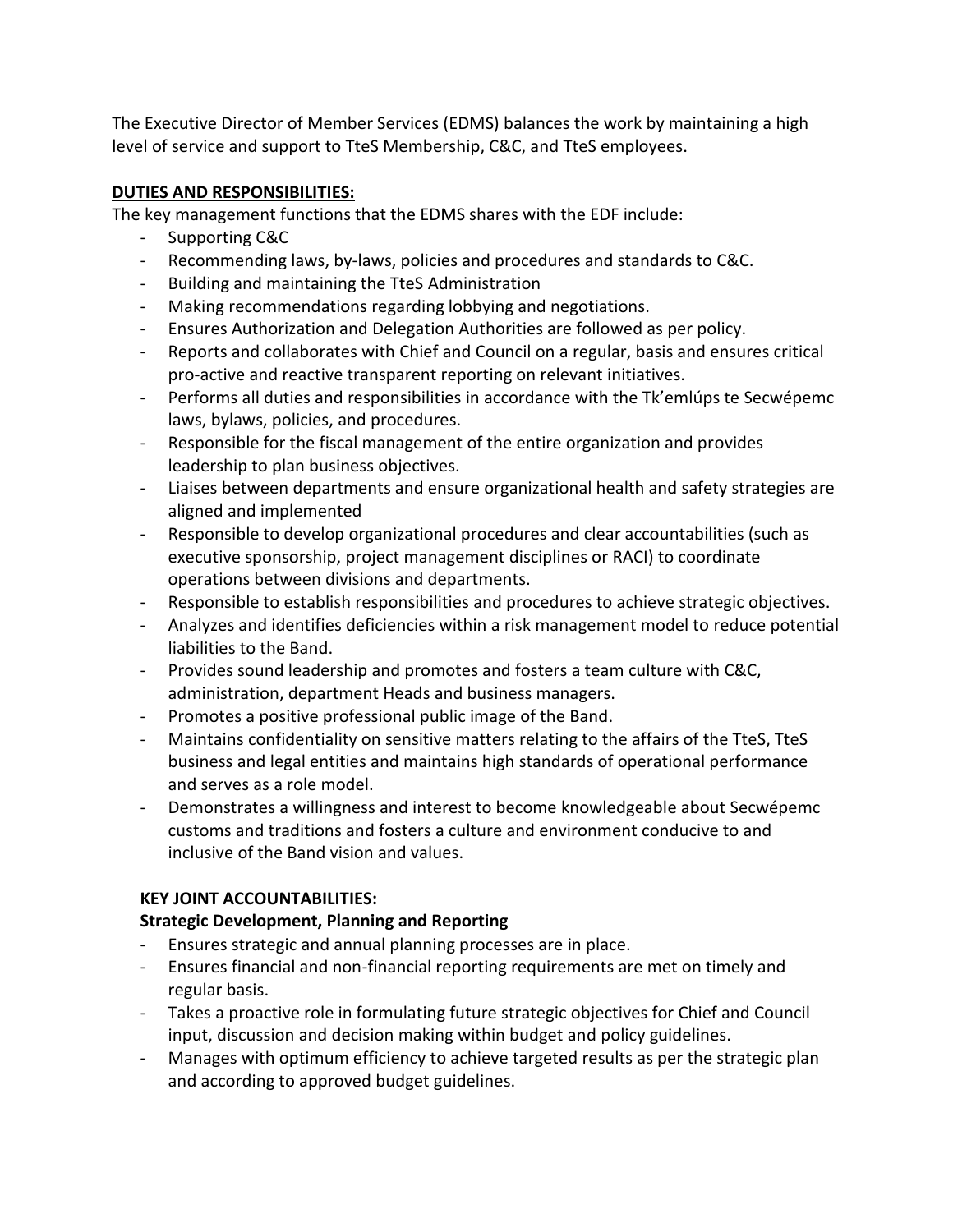- As approved by Chief & Council, authorizes the establishment of departments and associated budgets, organization structures and staff positions within the TteS Administration and advises QHS, SCFA, SD#73 etc.
- Builds, promotes, and maintains an extensive business and political network to support and realize Band initiatives.

#### **Relationship Management**

- Develops and maintains an effective and efficient working relationship with Chief and Council and Not-For-Profit Entity Boards/Advisory Committees.
- Directs and reports, recognizes and separates the administration and political protocols and procedures.
- Inspires and empowers managers and staff to achieve TteS strategic business objectives.
- Develops and maintains key stakeholders and networks to provide Department Heads effective and innovative lobbying strategies to promote TteS interests.

#### **Operational Management – see below for distinct operational oversight areas**

- Maintains an effective operational working relationship with Chief and Council and Not-For-Profit Boards/Advisory Committees.
- Directs and reports, recognizes and separates the administration and political protocols and procedures.
- Ensures that strategic initiatives are achieved on time and budget.
- Analyses, organizational reports and provides advice to Chief and Council for effective capacity development.
- Provides leadership and direction to ensure the financial stewardship via financial and administration controls to maximize capacity for TteS and related Not For-Profit departments for the TteS. Ensures FAL is adhered to.
- Implements effective project management principals and work plans, budgets, human resource components to ensure efficiency and effective completion of key projects.
- Complies with all related laws and regulations while understanding the principles of self governance.
- Applies leadership and direction of all related TteS policies, procedures, laws, bylaws, BCR's and ensures compliance, initiates development of policies (subject to C&C approval) where necessary.
- Liaises with legal and insurance professionals on behalf of the TteS and applies efficient and effective risk management practices to minimize liability.
- Within overall policy and C&C approval guidelines, delegates authority and responsibility to TteS administration and direct reports to conduct business and to negotiate in order to meet operational goals.

#### **Leadership**

- Provides clear leadership and promotes and fosters an effective team environment to meet the needs of the TteS organization and membership taking into consideration the social, financial and organizational needs.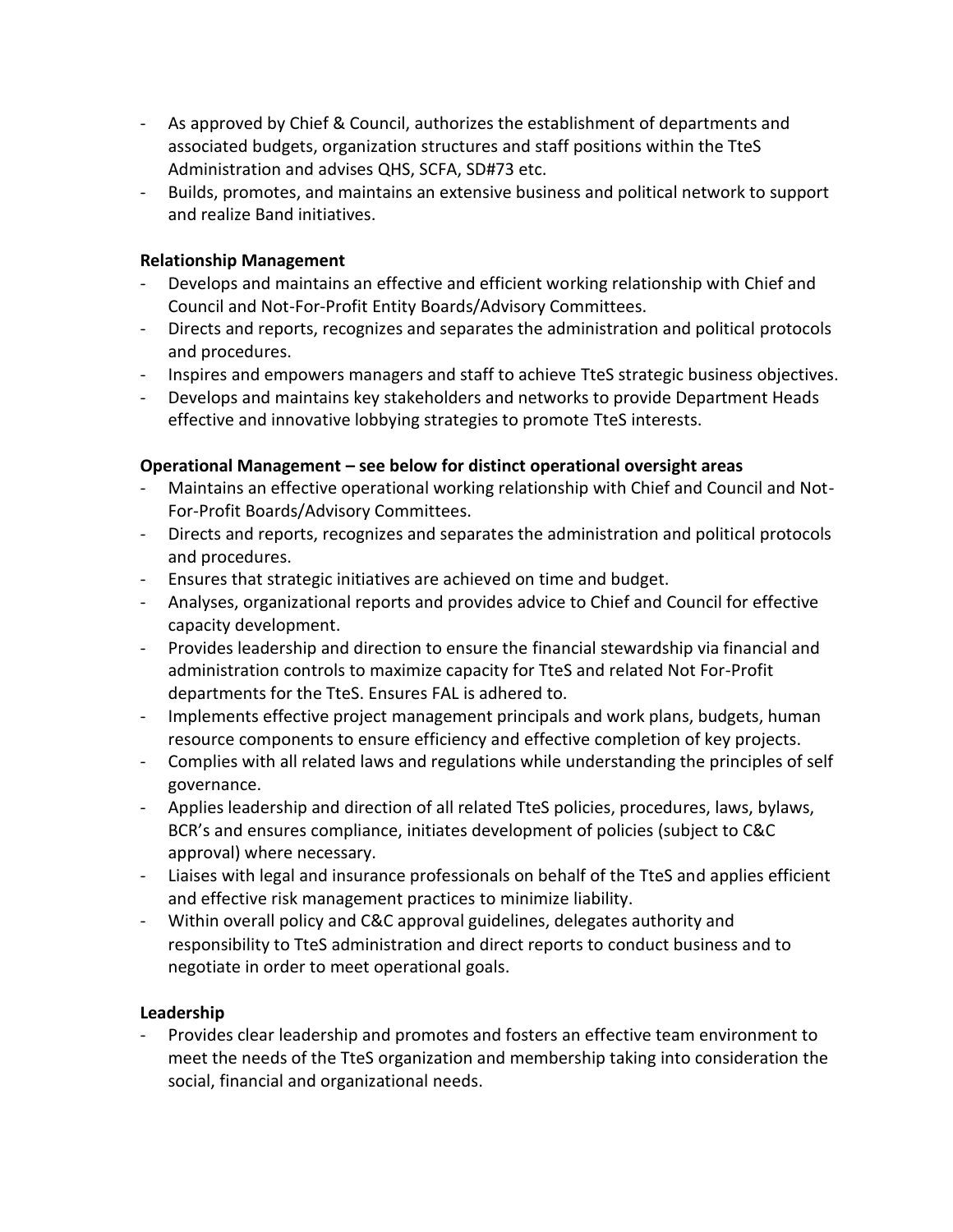- Ensures the fair recruitment and maintenance of skilled staff, within the existing framework of Human Resources policies and procedures.
- Able to develop people capacity and provide staff opportunities for professional growth.

# **KEY POSTION TITLE EXCLUSIVE ACCOUNTABILITIES**

## **Operational Oversight of "Not-for-Profit" or Member Service Functions**

Responsible for the fiscal management of the not-for-profit and member services functional areas, including Sk'elep School, Education, Language & Culture, Community Services, Housing, Planning and Engineering as well as other departments that may be established or reorganized from time to time.

## **Additional Information**

- Required to comply with all TteS laws, bylaws, policies, and procedures and to conduct self in accordance with these procedures.
- Working collaboratively with the Executive Director of Finance ensures the annual report is completed and sent out as required in the TteS FAL.

#### **QUALIFICATIONS, KNOWLEDGE AND OTHER SKILLS:**

#### **Professional Certification, Education and Experience**

- Master of Business Administration, CA, CGA, or CMA, is preferred with minimum 5 years of experience as Director of Administration (or similar) for similar sized and complexity municipal type organization, preferably in First Nations governance.
- Member in good standing with governing professional body
- Experience in a dynamic environment with a high incidence of funding agreements and complex partnerships. Between First Nations Governments and the British Columbia and Federal Government of Canada is required.
- Proven success in the administration and management of Housing, Educational, Social and Community Development initiatives.
- Awareness and experience with aboriginal history, legal contextual issues in aboriginal affairs and a wide range of resource contacts.
- Knowledge of First Nations and non-First Nations taxation issues.

## **Skills and Abilities**

- Proven record of accomplishment in building sustainable enterprises in the Social/Community or Educational sectors.
- Proven and highly successful skills in strategic planning, management and collaboration.
- Ability to deal between political, corporate and technical environments.
- Ability to maintain effective and collaborative relationships to meet the needs of the organization.
- Ability to provide strong leadership and clear direction to direct reports.
- Ability to inspire employees towards high levels of performance.
- Ability to manage a variety of projects within tight time lines.
- Proven experience of successfully leading an organization consistent with the importance and responsibility of the position, with a personal commitment to